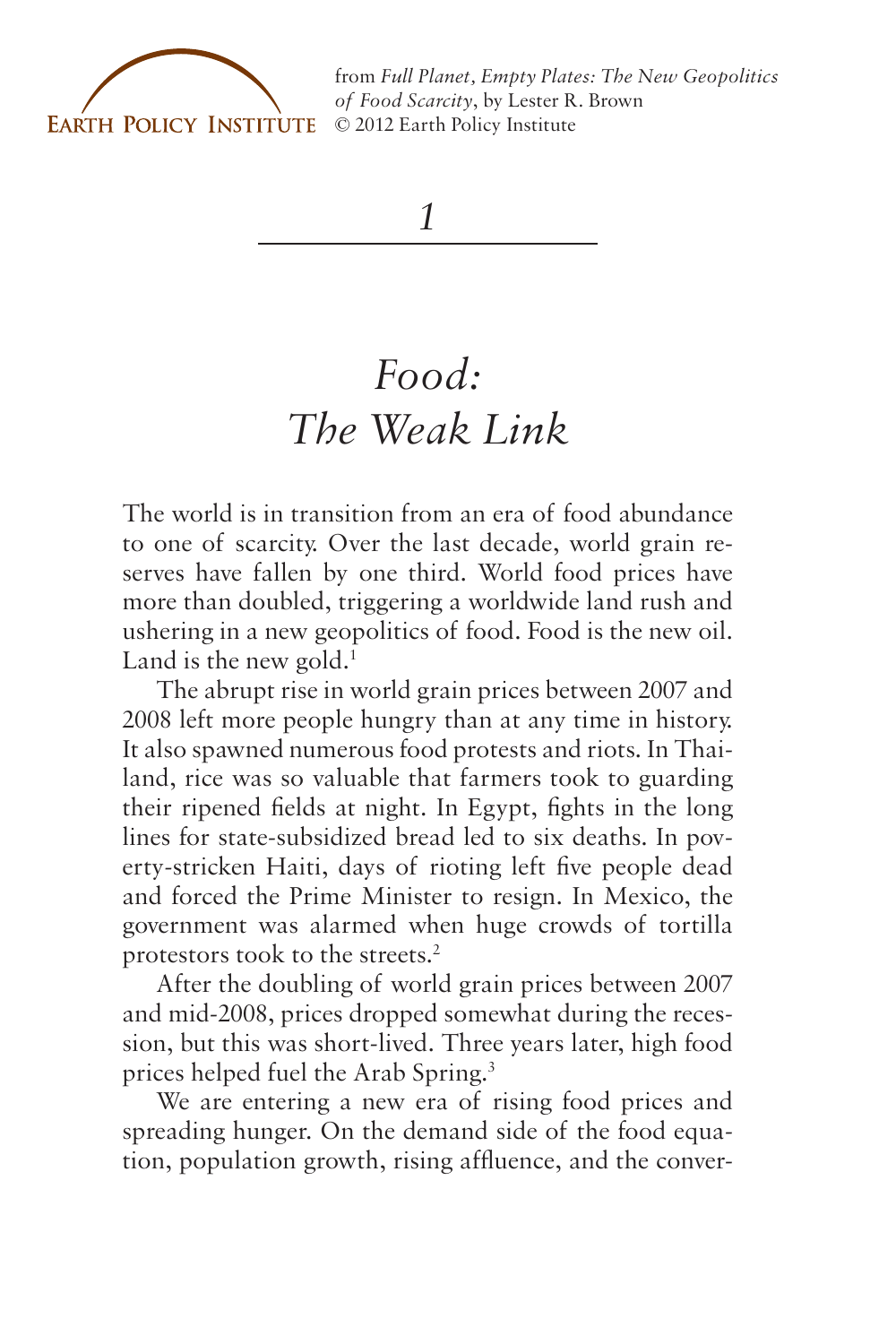sion of food into fuel for cars are combining to raise consumption by record amounts. On the supply side, extreme soil erosion, growing water shortages, and the earth's rising temperature are making it more difficult to expand production. Unless we can reverse such trends, food prices will continue to rise and hunger will continue to spread, eventually bringing down our social system. Can we reverse these trends in time? Or is food the weak link in our early twenty-first-century civilization, much as it was in so many of the earlier civilizations whose archeological sites we now study?

This tightening of world food supplies contrasts sharply with the last half of the twentieth century, when the dominant issues in agriculture were overproduction, huge grain surpluses, and access to markets by grain exporters. During that time, the world in effect had two reserves: large carryover stocks of grain (the amount in the bin when the new harvest begins) and a large area of cropland idled under U.S. farm programs to avoid overproduction. When the world harvest was good, the United States would idle more land. When the harvest was subpar, it would return land to production. The excess production capacity was used to maintain stability in world grain markets. The large stocks of grain cushioned world crop shortfalls. When India's monsoon failed in 1965, for example, the United States shipped a fifth of its wheat harvest to India to avert a potentially massive famine. And because of abundant stocks, this had little effect on the world grain price.<sup>4</sup>

When this period of food abundance began, the world had 2.5 billion people. Today it has 7 billion. From 1950 to 2000 there were occasional grain price spikes as a result of weather-induced events, such as a severe drought in Russia or an intense heat wave in the U.S. Midwest. But their effects on price were short-lived. Within a year or so things were back to normal. The combination of abundant stocks and idled cropland made this period one of the most food-secure in world history. But it was not to last. By 1986, steadily rising world demand for grain and unacceptably high budgetary costs led to a phasing out of the U.S. cropland set-aside program.<sup>5</sup>

Today the United States has some land idled in its Conservation Reserve Program, but it targets land that is highly susceptible to erosion. The days of productive land ready to be quickly brought into production when needed are over.6

Ever since agriculture began, carryover stocks of grain have been the most basic indicator of food security. The goal of farmers everywhere is to produce enough grain not just to make it to the next harvest but to do so with a comfortable margin. From 1986, when we lost the idled cropland buffer, through 2001, the annual world carryover stocks of grain averaged a comfortable 107 days of consumption.<sup>7</sup>

This safety cushion was not to last either. After 2001, the carryover stocks of grain dropped sharply as world consumption exceeded production. From 2002 through 2011, they averaged only 74 days of consumption, a drop of one third. An unprecedented period of world food security has come to an end.8

When world grain supplies tightened in 2007, there was no idled U.S. cropland to quickly return to production and there were no excess grain stocks to draw upon. Within two decades, the world had lost both of its safety cushions.

The world is now living from one year to the next, hoping always to produce enough to cover the growth in demand. Farmers everywhere are making an all-out effort to keep pace with the accelerated growth in demand, but they are having difficulty doing so.

Today the temptation for exporting countries to re-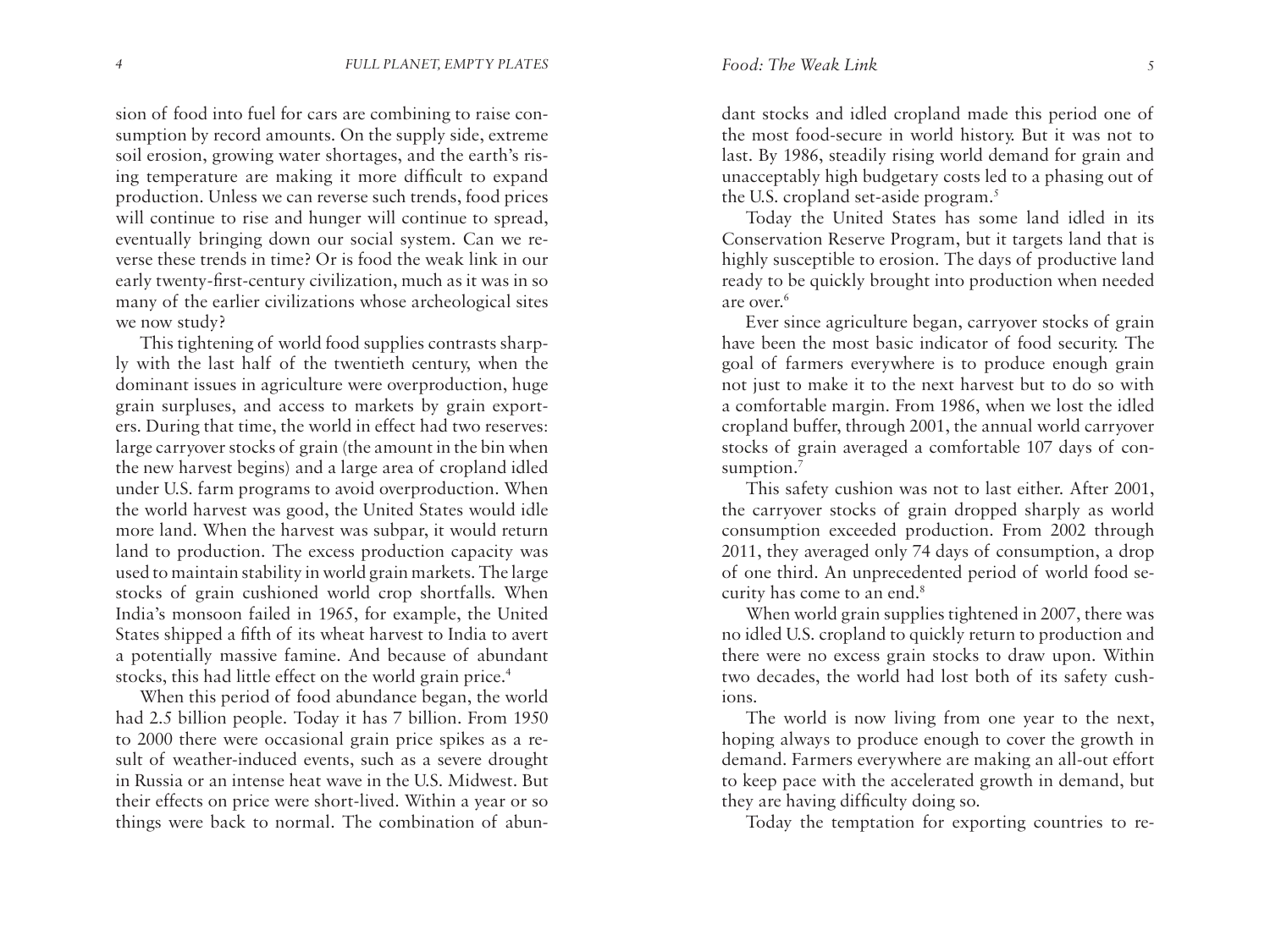strict exports in order to dampen domestic food price rises is greater than ever. With another big jump in grain prices, we could see a breakdown in the world food supply system. If countries give in to the temptation to restrict exports, some lower-income importing countries might not be able to import any grain at all. When could this happen? We are not talking about the distant future. It could be anytime.

Food shortages undermined earlier civilizations. The Sumerians and Mayans are just two of the many early civilizations that declined apparently because they moved onto an agricultural path that was environmentally unsustainable. For the Sumerians, rising salt levels in the soil as a result of a defect in their otherwise well-engineered irrigation system eventually brought down their food system and thus their civilization. For the Mayans, soil erosion was one of the keys to their downfall, as it was for so many other early civilizations. We, too, are on such a path. While the Sumerians suffered from rising salt levels in the soil, our modern-day agriculture is suffering from rising carbon dioxide levels in the atmosphere. And like the Mayans, we too are mismanaging our land and generating record losses of soil from erosion.9

While the decline of early civilizations can be traced to one or possibly two environmental trends such as deforestation and soil erosion that undermined their food supply, we are now dealing with several. In addition to some of the most severe soil erosion in human history, we are also facing newer trends such as the depletion of aquifers, the plateauing of grain yields in the more agriculturally advanced countries, and rising temperature.

Against this backdrop, it is not surprising that the U.N. Food Price Index was at 201 in June 2012, twice the base level of 100 in 2002–04. (See Figure 1–1.) For most Americans, who spend on average 9 percent of their income on



food, this is not a big deal. But for consumers who spend 50–70 percent of their income on food, a doubling of food prices is a serious matter. There is little latitude for them to offset the price rise simply by spending more.<sup>10</sup>

Closely associated with the decline in stocks of grain and the rise in food prices is the spread of hunger. During the closing decades of the last century, the number of hungry people in the world was falling, dropping to a low of 792 million in 1997. After that it began to rise, climbing toward 1 billion. Unfortunately, if we continue with business as usual, the ranks of the hungry will continue to expand.<sup>11</sup>

Those trapped between low incomes and the doubling of world food prices are forced to eat less. Most of the nearly 1 billion people who are chronically hungry and malnourished live in the Indian subcontinent or sub-Saharan Africa. There are pockets of hunger elsewhere, but these are the two remaining regions where hunger is pervasive. India, which now has a thriving economy, should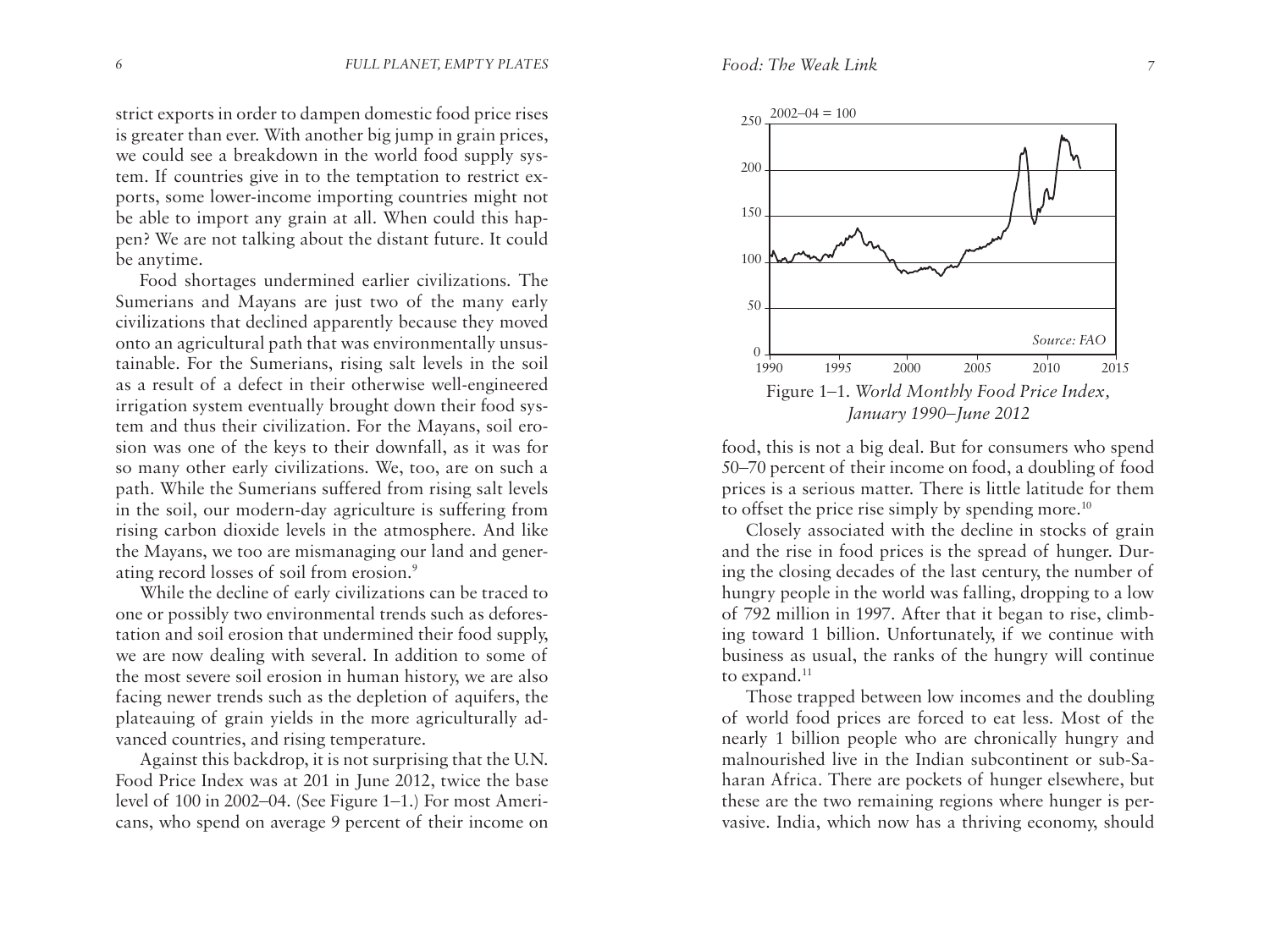be experiencing a steady decline in the number who are hungry and malnourished. But it is not, presumably because rising incomes among the poor cannot keep up with rising food prices.12

In a hungry world, it is children who suffer the most. Rising world food prices are leaving millions of children dangerously hungry. Some are too weak to walk to school. Many are so nutritionally deprived that they are physically and mentally stunted. Neither we nor they will ever know what their full human potential could be. The costs of this will be visible for decades to come.<sup>13</sup>

As a result of chronic hunger, 48 percent of all children in India are stunted physically and mentally. They are undersized, underweight, and likely to have IQs that are on average 10–15 points lower than those of well-nourished children.14

In early 2012, Adam Nossiter wrote in the *New York Times* about the effect of high food prices in the Democratic Republic of the Congo, a country where hunger is common. Interviewing individual families in Kinshasa, he noted that three years ago everyone ate at least one meal a day. But today even families with both parents working often cannot afford to eat every day. It is now a given in many households that some days will be foodless, days when they will not eat at all. Selecting the days when they will not eat is a weekly routine.<sup>15</sup>

The international charity Save the Children commissioned detailed surveys in five countries—India, Pakistan, Nigeria, Peru, and Bangladesh—to see how people were dealing with rising food prices. Among other things, they learned that 24 percent of families in India now have foodless days. For Nigeria, the comparable figure is 27 percent. For Peru it is 14 percent. Family size plays an important role in hunger. Almost one third of large families in all countries surveyed have foodless days.16

Historically there have been two sources of grain demand growth. The oldest of these is population growth. Each year the world adds nearly 80 million people. Tonight there will be 219,000 people at the dinner table who were not there last night, many of them with empty plates. Tomorrow night there will be another 219,000 people. Relentless population growth is putting excessive pressure on local land and water resources in many countries, making it difficult if not impossible for farmers to keep pace.<sup>17</sup>

The second source of growing demand for grain is consumers moving up the food chain. As incomes rose in industrial countries after World War II, people began to consume more grain-intensive livestock and poultry products: meat, milk, and eggs. Today, with incomes rising fast in emerging economies, there are at least 3 billion people moving up the food chain in the same way. The largest single concentration of these new meat eaters is in China, which now consumes twice as much meat as the United States does.<sup>18</sup>

Now there is a third source of demand for grain: the automobile. Distillers use grain to produce fuel ethanol for cars, an activity that is concentrated in the United States and that has developed largely since 2005. In 2011, the United States harvested nearly 400 million tons of grain. Of this, 127 million tons (32 percent) went to ethanol distilleries.19

With this massive industrial capacity to convert grain into automotive fuel, the price of grain is now more closely linked to the price of oil than ever before. As the price of oil rises, it becomes more profitable to convert grain into ethanol. This sets the stage for competition for the grain harvest between the affluent owners of the world's 1 billion automobiles and the world's poorest people.<sup>20</sup>

Population growth, the rising consumption of livestock and poultry products, and the use of grain to fuel cars to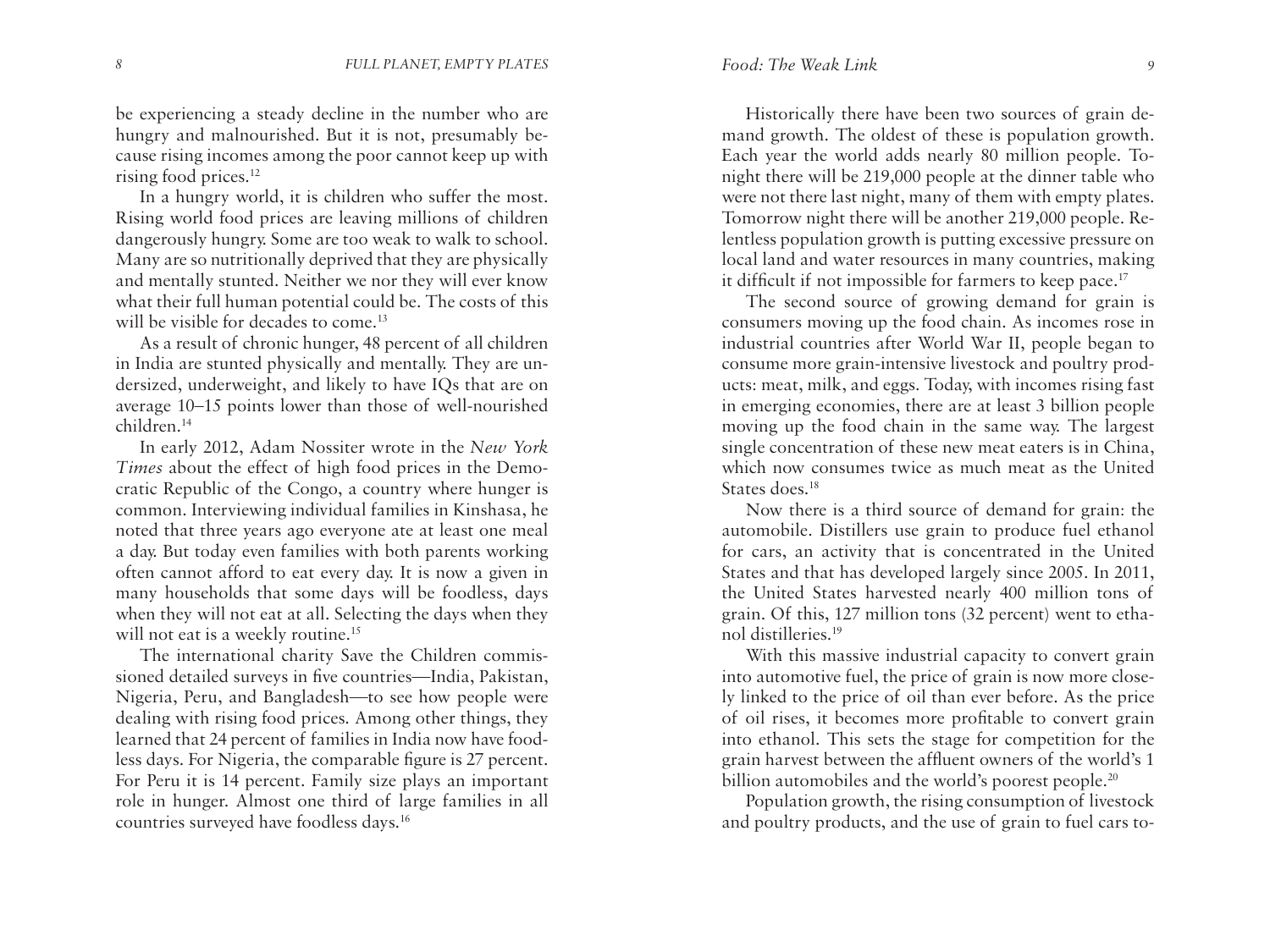gether raised the world growth in grain consumption from an average of 21 million tons per year from 1990 to 2005 to 45 million tons per year from 2005 to 2011. Almost overnight, the annual growth in grain consumption doubled.<sup>21</sup>

At a time when the world's farmers are facing this record growth in food demand, they continue to wrestle with the traditional threats to production such as soil erosion. But now they are also looking at three new challenges on the production front. One, aquifers are being depleted and irrigation wells are starting to go dry in 18 countries that together contain half the world's people. Two, in some of the more agriculturally advanced countries, rice and wheat yield per acre, which have been rising steadily for several decades, are beginning to plateau. And three, the earth's temperature is rising, threatening to disrupt world agriculture in scary ways.<sup>22</sup>

The countries where water tables are falling and aquifers are being depleted include the big three grain producers—China, India, and the United States. World Bank data for India indicate that 175 million people are being fed with grain produced by overpumping. My own estimate for China is that 130 million people are being fed by overpumping. In the United States, the irrigated area is shrinking in leading agricultural states such as California and Texas as aquifers are depleted and irrigation water is diverted to cities.<sup>23</sup>

Second, after several decades of rising grain yields, some of the more agriculturally advanced countries are hitting a glass ceiling, a limit that was not widely anticipated. Rice yields in Japan, which over a century ago became the first country to launch a sustained rise in land productivity, have not increased for 17 years. In both Japan and South Korea, yields have plateaued at just under 5 tons per hectare. (One hectare = 2.47 acres.) China's rice yields, rising rapidly in recent decades, are now closely approaching those of Japan. If China cannot raise its rice yields above those in Japan, and it does not seem likely that it can, then a plateauing there too is imminent. $24$ 

A similar situation exists with wheat yields. In France, Germany, and the United Kingdom—the three leading wheat producers in Europe—there has been no rise for more than a decade. Other advanced countries will soon be hitting their glass ceiling for grain yields.<sup>25</sup>

The third new challenge confronting farmers is global warming. The massive burning of fossil fuels is increasing the level of carbon dioxide in the atmosphere, raising the earth's temperature and disrupting climate. It is now in a state of flux. Historically when there was an extreme weather event—an intense heat wave or a drought we knew it was temporary and that things would likely be back to normal by the next harvest. Now there is no "norm" to return to, leaving farmers facing a future fraught with risk.26

High temperatures can lower crop yields. The widely used rule of thumb is that for each 1-degree-Celsius rise in temperature above the optimum during the growing season farmers can expect a 10-percent decline in grain yields. A historical study of the effect of temperature on corn and soybean yields in the United States found that a 1-degree-Celsius rise in temperature reduced grain yields 17 percent. Yet if the world continues with business as usual, failing to address the climate issue, the earth's temperature during this century could easily rise by 6 degrees Celsius (11 degrees Fahrenheit).<sup>27</sup>

In recent years, world carryover stocks of grain have been, only slightly above the 70 days that was considered a desirable minimum during the late twentieth century. Now stock levels must take into account the effect on harvests of higher temperatures, more extensive drought, and more intense heat waves. Although there is no easy way to pre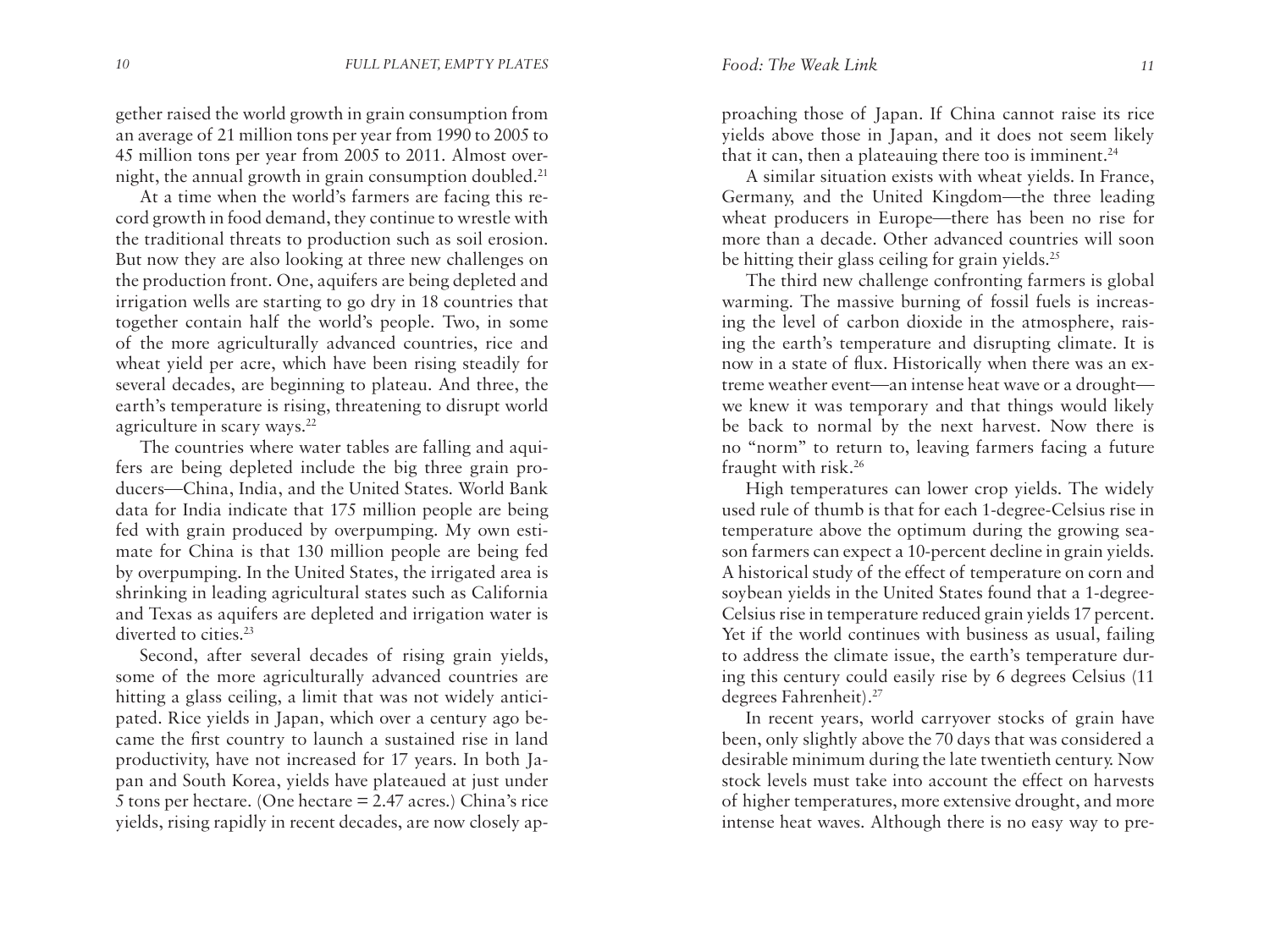cisely quantify the harvest effects of any of these climaterelated threats, it is clear that any of them can shrink harvests, potentially creating chaos in the world grain market. To mitigate this risk, a stock reserve equal to 110 days of consumption would produce a much safer level of food security.<sup>28</sup>

Although we talk about food price spikes, what we are more likely starting to see is a ratcheting upward of food prices. This process is likely to continue until we succeed in reversing some of the trends that are driving it. All of the threatening trends are of human origin, but whether we can reverse them remains to be seen.

As food supplies tighten, the geopolitics of food is fast overshadowing the geopolitics of oil. The first signs of trouble came in 2007, when world grain production fell behind demand. Grain and soybean prices started to climb, doubling by mid-2008. In response, many exporting countries tried to curb rising domestic food prices by restricting exports. Among them were Russia and Argentina, two leading wheat exporters. Viet Nam, the world's number two rice exporter, banned exports entirely in the early months of 2008. Several other smaller grain suppliers also restricted exports.29

With key suppliers restricting or banning exports, importing countries panicked. No longer able to rely on the market for grain, several countries tried to negotiate long-term grain supply agreements with exporting countries. The Philippines, a chronically rice-deficit country, attempted to negotiate a three-year agreement with Viet Nam for 1.5 million tons of rice per year. A delegation of Yemenis traveled to Australia with a similar goal in mind for wheat, but they had no luck. In a seller's market, exporters were reluctant to make long-term commitments.<sup>30</sup>

Fearing they might not be able to buy needed grain from the market, some of the more affluent countries, led by Saudi Arabia, China, and South Korea, then took the unusual step of buying or leasing land long term in other countries on which to grow food for themselves. These land acquisitions have since grown rapidly in number. Most of them are in Africa. Among the principal destinations for land hunters are Ethiopia, Sudan, and South Sudan, each of them countries where millions of people are being sustained with food donations from the U.N. World Food Programme.<sup>31</sup>

As of mid-2012, hundreds of land acquisition deals had been negotiated or were under negotiation, some of them exceeding a million acres. A 2011 World Bank analysis of these "land grabs" reported that at least 140 million acres were involved—an area that exceeds the cropland devoted to corn and wheat combined in the United States. This onslaught of land acquisitions has become a land rush as governments, agribusiness firms, and private investors seek control of land wherever they can find it. Such acquisitions also typically involve water rights, meaning that land grabs potentially affect downstream countries as well. Any water extracted from the upper Nile River basin to irrigate newly planted crops in Ethiopia, Sudan, or South Sudan, for instance, will now not reach Egypt, upending the delicate water politics of the Nile by adding new countries that Egypt must compete with for water.<sup>32</sup>

The potential for conflict is high. Many of the land deals have been made in secret, and much of the time the land involved was already being farmed by villagers when it was sold or leased. Often those already farming the land were neither consulted nor even informed of the new arrangements. And because there typically are no formal land titles in many developing-country villages, the farmers who lost their land have had little support for bringing their cases to court.33

The bottom line is that it is becoming much more dif-